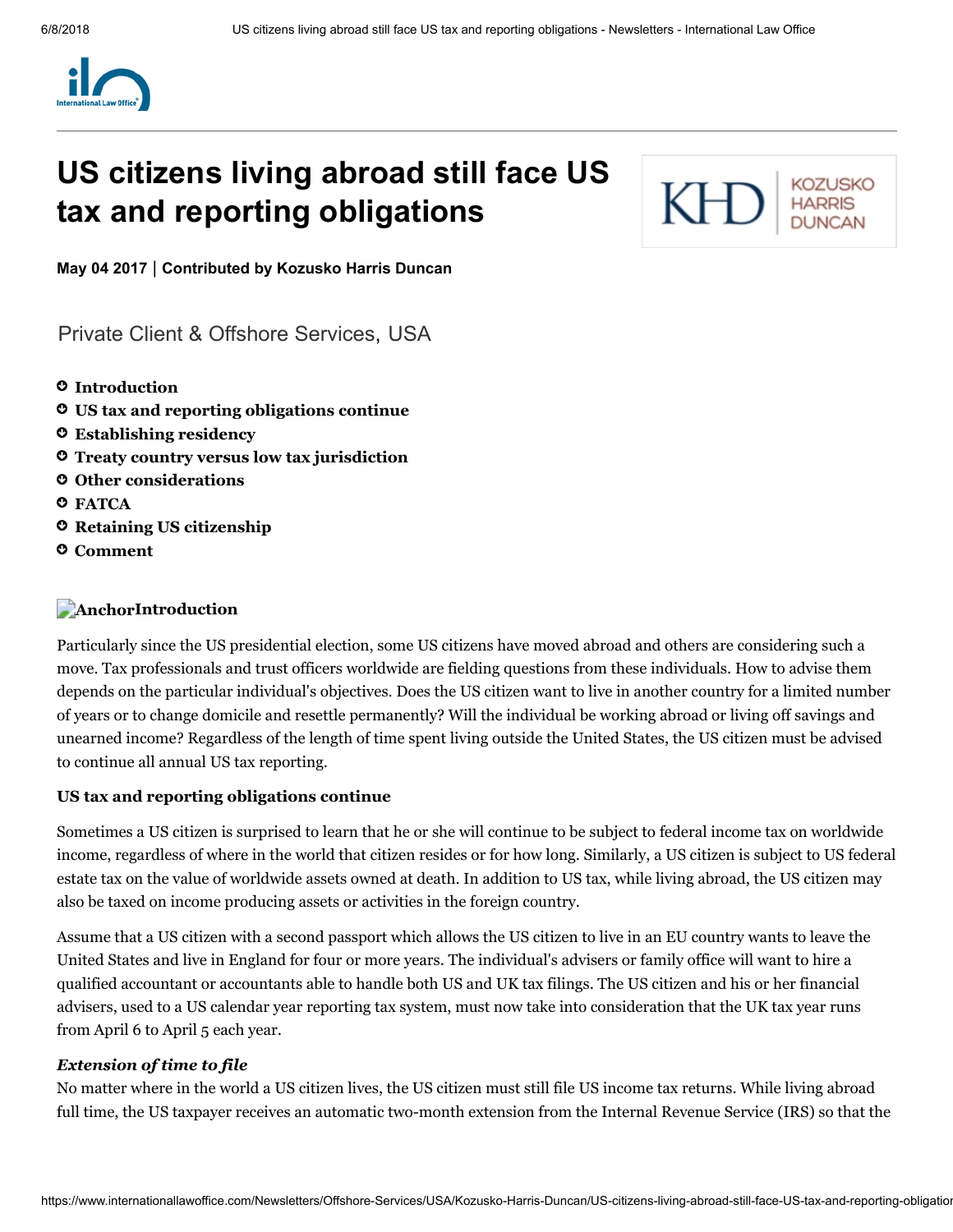6/8/2018 US citizens living abroad still face US tax and reporting obligations - Newsletters - International Law Office

US income tax return is due on June 15 rather than April 15. Interest will accrue on any tax not paid by April 15, but no penalties are imposed. To minimise double taxation, the US citizen will be entitled to a credit for foreign tax paid when calculating US income tax liability.

#### *Earned income and housing cost exclusions*

The US tax rules provide for a foreign earned income exclusion and foreign housing cost exclusion, but only for US persons working abroad. The exclusions are unavailable to a US citizen living off savings and unearned dividend and interest income. Similarly, a US citizen receiving distributions from trusts of which the US citizen is a discretionary beneficiary cannot offset distributed income with these exclusions. In general, trusts will add another layer of consideration as regards tax and reporting, depending on the country where the US citizen decides to reside.

## *Reporting foreign financial assets*

In addition to a US income tax return, since the US citizen will likely have a bank account in the other country, a foreign bank account report (FBAR) must be filed annually by April 15 if certain account balance thresholds are met. It may also be necessary for the US citizen to file Form 8938 – Statement of Specified Foreign Assets, with his or her US income tax return (for further details please see the ["Overview](http://www.internationallawoffice.com/Newsletters/Offshore-Services/USA/Kozusko-Harris-Duncan/Overview-April-2017) (April 2017)").

#### *Domicile*

Although physically living abroad, the US citizen should consider maintaining a domicile in the United States. Domicile is generally recognised as a person's permanent home. Domicile and residence are separate for US tax purposes. The individual's residence status in the other country will determine how that other country taxes the individual's income. Non-residents generally pay tax only on income sourced within the other country and not on foreign source income. Residents, on the other hand, generally pay tax on worldwide income. In countries such as the United Kingdom there are special rules for UK residents whose permanent domicile is abroad. Therefore, consideration should be given as to whether the US citizen intends to maintain his or her US domicile. The US citizen will maintain a US domicile, provided that the facts and circumstances surrounding the move indicate that the individual intends to return to the United States after living temporarily in the other country.

#### <span id="page-1-0"></span>Establishing residency

Whether a US citizen is considered to be tax resident in another country depends on the laws of that other country. For example, countries will often specify the number of days a year spent in that country that will trigger tax residency. Being present in that other country for a specified number of days (often 183 days) of the year will cause the US citizen to be considered a tax resident. For some countries the prescribed threshold is lower. For instance, an individual would be considered tax resident in Switzerland after residing there for just 90 consecutive days. Moreover, many countries, such as the United Kingdom, will look at the number of days that an individual has been present in his or her country over a threeyear period in addition to just a single year. An intent to reside in a particular country may also cause tax residency even before a day-count test is met.

Even though a US citizen may want to live abroad and has the financial resources to do so, family advisers must consider where and by what process the US citizen and his or her family will be permitted to become resident in the foreign jurisdiction. There are few countries that allow an individual to become a permanent resident by merely moving there with the intent to remain. Most countries require an individual to obtain a visa in order to stay for more than a couple of months. The type of visa generally depends on whether the US citizen is planning to study or work in the foreign country or would be able to make a considerable investment in real estate or the economic development of that country. If the US citizen is hired as an employee of a company in the foreign country, obtaining a visa is relatively straightforward. Alternatively, if the US citizen is not planning on working, he or she may have to demonstrate sufficient assets for selfsupport, which can involve significant financial disclosure.

For wealthy clients, another option involves obtaining residency status or citizenship in exchange for investment in a foreign country. Several countries offer so-called 'investor visas' or residency permits for a minimum investment of a specified amount over a prescribed period of time and, in some cases, but not all, a minimum number of days spent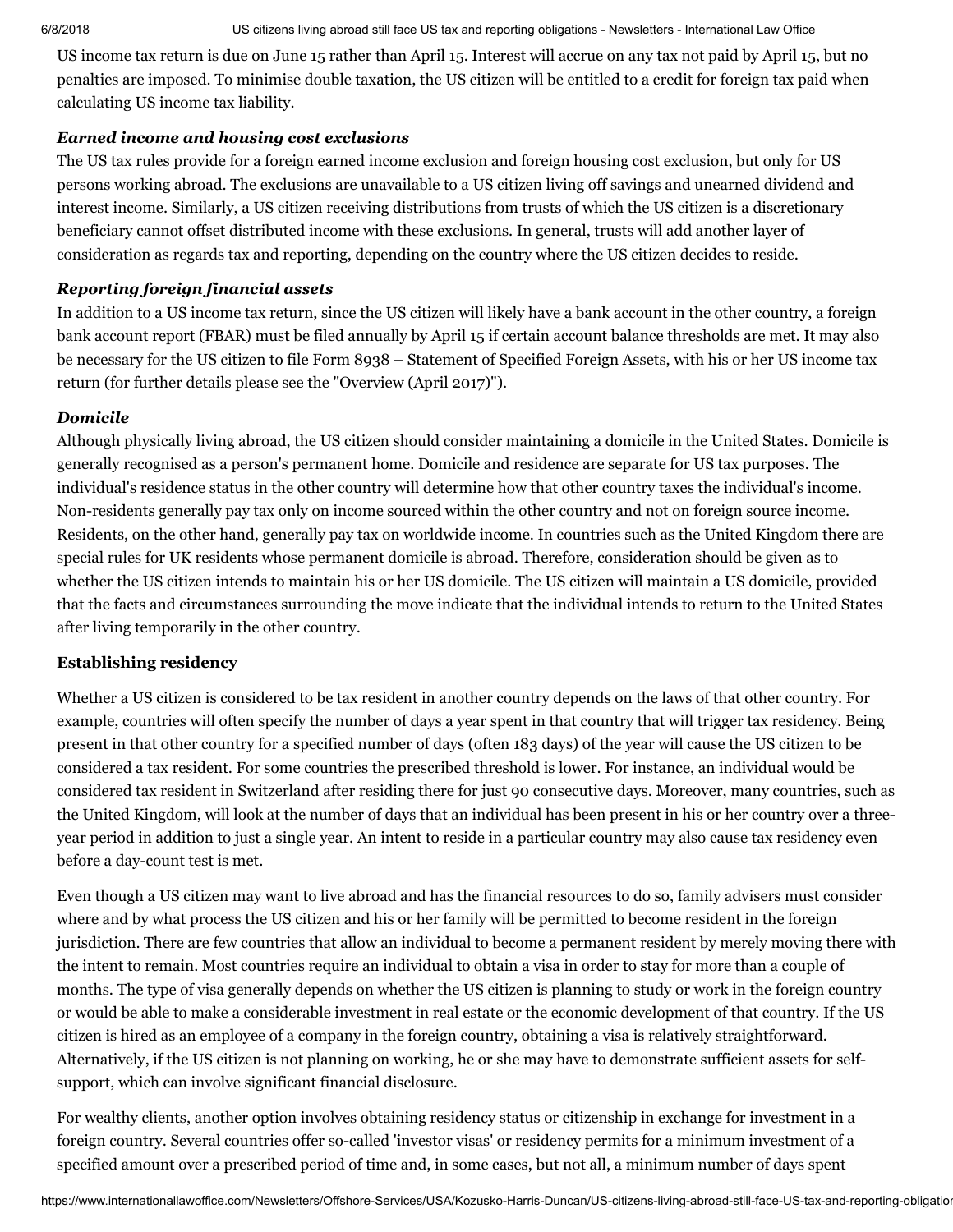6/8/2018 US citizens living abroad still face US tax and reporting obligations - Newsletters - International Law Office

residing in the country. 'Investment' generally means debt or equity in local companies, government bonds, real estate, or some combination thereof. The amount of investment required can range from \$250,000 to several million dollars.

#### <span id="page-2-0"></span>Treaty country versus low tax jurisdiction

From a US tax perspective, the most cost-effective approaches to residing outside the United States are for a US citizen to move to a foreign country that:

- has an income tax treaty with the United States; or
- imposes little or no income tax on its residents.

## *Moving to treaty country*

As stated above, a US citizen will be subject to tax on worldwide income. However, in cases where the United States has a treaty with a foreign country, the treaty can limit the extent to which an individual may be subject to tax by the treaty partner country. In particular, the treaty will govern the determination of the individual's tax residency and the extent to which the foreign country will tax a US citizen and provide relief from double taxation. In general, if the individual is considered a resident of the treaty partner country, that country will have the authority to tax the individual on income from sources both within and outside that country.

If a US citizen moves to a treaty partner country and spends most of the year in that country (as opposed to a third country), the US citizen could be considered a resident of that country. Where a US citizen is deemed to be a resident of both the United States and the treaty partner country according to each country's residency laws, a series of tie-breaker tests will apply to determine which country will be deemed the individual's country of residence under the treaty. If the individual is considered a resident of the treaty partner country, the treaty would stipulate a reduced withholding rate for certain types of income and will provide for a US tax credit for income taxes paid to the other country on the same income.

For example, a US citizen tax resident in Spain is subject to US tax on worldwide income, including income sourced to Spain. In addition, the US citizen is also taxed as a Spanish resident on income derived from sources outside Spain. The tax treaty between the two countries provides that the US citizen will receive a US tax credit for taxes paid to Spain that were not otherwise sourced to Spain, but such credit is limited to the amount of US tax applicable to such income. Accordingly, in the case of a US citizen who is deemed resident of a treaty partner country, the treaty will not provide relief from US income tax liability, but it can reduce a US citizen's overall tax liability by providing tax credits for at least a portion of the tax paid to the other country.

# *Moving to country with little or no income tax*

Since a US citizen will continue to pay US income tax on worldwide income, he or she may opt to move to a country that does not impose its own income tax. For example, a US citizen can become a resident and work in Bermuda by obtaining one of several types of work permit. Alternatively, the US citizen can obtain residential status in Bermuda by applying for a residential certificate, provided that he or she:

- is over the age of 18;
- is of good character and conduct;
- possesses valid health insurance coverage;
- is free of tuberculosis; and
- can provide evidence of self-support.

Bermuda has no income tax, capital gains tax or capital transfer tax, although there is a payroll tax, a land tax on property owners and a stamp duty on conveyances of real and personal property in Bermuda.

## <span id="page-2-1"></span>Other considerations

Regardless of where the US citizen ultimately decides to reside, he or she will want to ensure that adequate health insurance coverage is available. This is often a prerequisite for a long-term stay in many countries. An entrepreneur who plans to continue working after leaving the United States will want to consider whether he or she will be considered to be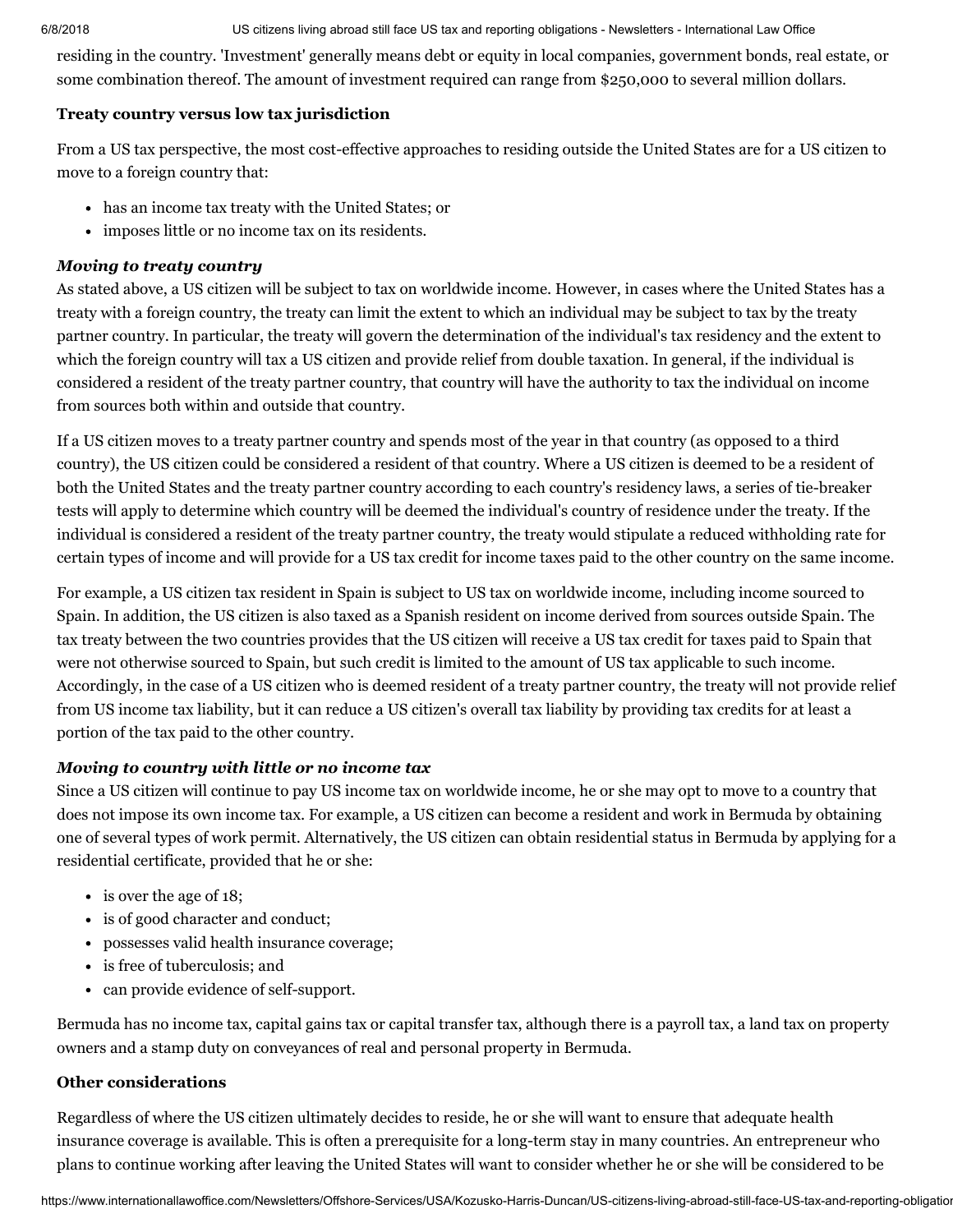doing business in the foreign country. If so, it could mean additional taxes on business income and local business regulations in the foreign country.

## <span id="page-3-1"></span>**FATCA**

Residing in another country generally means that the US citizen will have a bank or other financial account in that country. The United States has negotiated intergovernmental agreements with more than 110 countries requiring financial institutions in those countries to report US account holders under the Foreign Account Tax Compliance Act (FATCA). A FATCA report will alert the IRS that the US person has foreign financial assets. The IRS will then determine whether the US taxpayer has filed an FBAR, a Form 8938 and other forms which collect data on assets and income sources outside the United States. US citizens residing in a country where the US citizen has family must also be aware that receiving gifts from non-US persons or distributions from foreign trusts will trigger US reporting regardless of the fact that the gift was received outside of the United States (for further details on reporting threshold amounts please see the ["Overview](http://www.internationallawoffice.com/Newsletters/Offshore-Services/USA/Kozusko-Harris-Duncan/Overview-April-2017) (April 2017)").

#### <span id="page-3-2"></span>Retaining US citizenship

If the US citizen decides to obtain citizenship in the country of residence, the United States does not require the individual to relinquish US citizenship. However, if obtaining citizenship in another country is being done as a step toward expatriation, the individual should carefully consider the consequences of expatriating first before seeking to obtain citizenship in the other county. Advice from US and local counsel should be sought to determine how long the US citizen may live abroad and under what circumstances.

#### <span id="page-3-0"></span>Comment

Tax professionals and trust officers advising US citizens wishing to live outside the United States during the next few years should:

- explore the various choices;
- consult local counsel in the foreign country regarding obtaining resident status; and
- engage an accountant who can navigate the income tax and additional reporting obligations of both the US and foreign jurisdiction.

For further information on this topic please contact Jennie [Cherry](http://www.internationallawoffice.com/directory/biography.aspx?r=36050) or [Stanley](http://www.internationallawoffice.com/directory/Biography.aspx?g=baf114fa-bb75-4313-94e1-12ccfc39afcc) A Barg at Kozusko Harris Duncan's New *York office by telephone (+1 212 980 0010) or email ([jcherry@kozlaw.com](mailto:jcherry@kozlaw.com?subject=Article%20on%20ILO) or [sbarg@kozlaw.com\)](mailto:sbarg@kozlaw.com?subject=Article%20on%20ILO). Alternatively,* contact Olivia S [Brennan](http://www.internationallawoffice.com/Directory/Kozusko-Harris-Duncan/Chicago-IL/Olivia-Brennan) or [Andrew](http://www.internationallawoffice.com/Directory/Kozusko-Harris-Duncan/Chicago-IL/Andrew-P-Stone) P Stone at Kozusko Harris Duncan's Chicago office by telephone (+1 312 580 4949) *or email [\(obrennan@kozlaw.com](mailto:obrennan@kozlaw.com) or [astone@kozlaw.com](mailto:astone@kozlaw.com)). The Kozusko Harris Duncan website can be accessed at [www.kozlaw.com.](http://www.kozlaw.com/)*

Copyright in the original article resides with the named contributor.

The materials contained on this website are for general information purposes only and are subject to the [disclaimer.](https://www.internationallawoffice.com/Information/Disclaimer)

ILO is a premium online legal update service for major companies and law firms worldwide. In-house corporate counsel and other users of legal services, as well as law firm partners, qualify for a free subscription.



https://www.internationallawoffice.com/Newsletters/Offshore-Services/USA/Kozusko-Harris-Duncan/US-citizens-living-abroad-still-face-US-tax-and-reporting-obligation